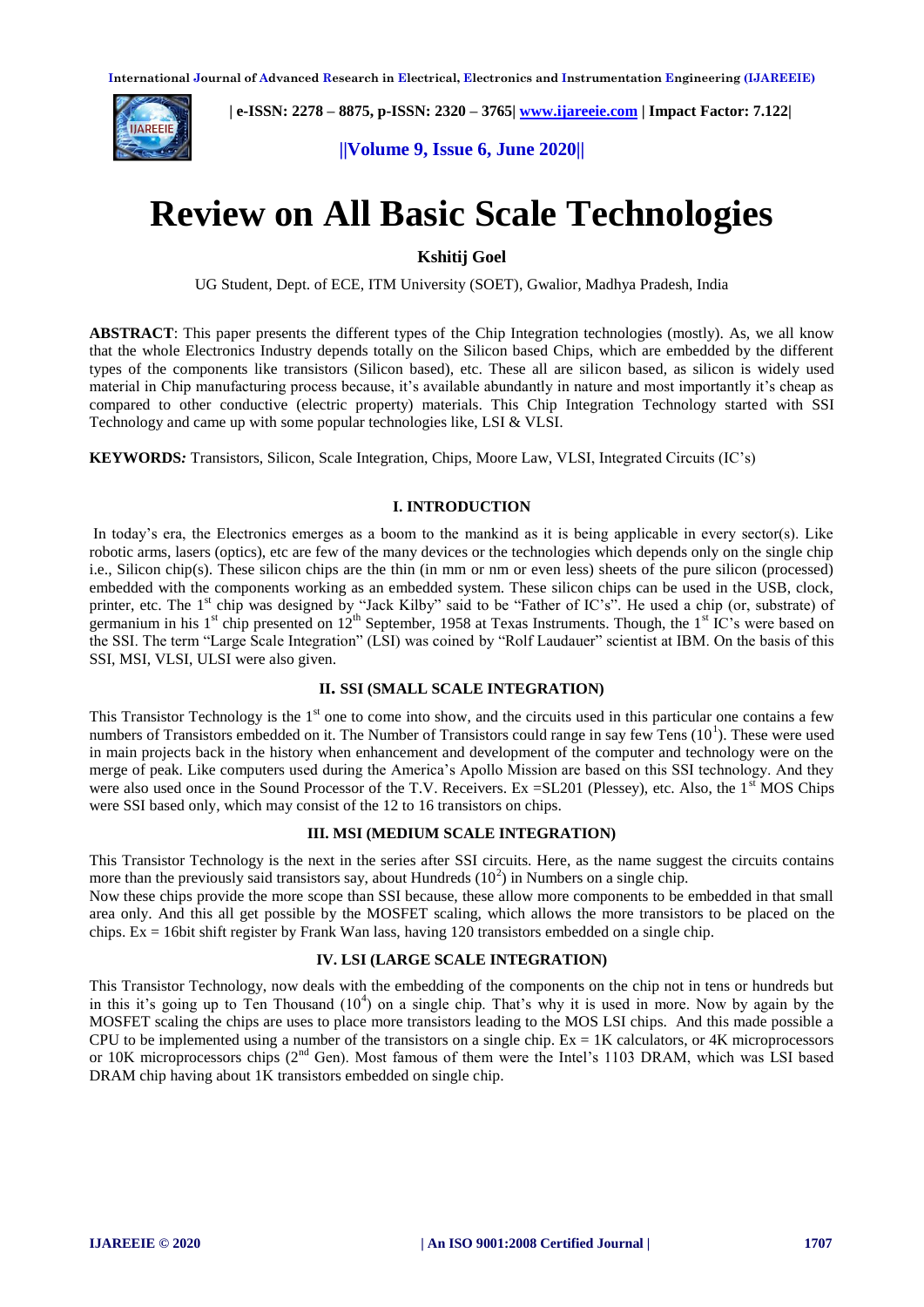**International Journal of Advanced Research in Electrical, Electronics and Instrumentation Engineering (IJAREEIE)** 



 **| e-ISSN: 2278 – 8875, p-ISSN: 2320 – 3765| [www.ijareeie.com](http://www.ijareeie.com/) | Impact Factor: 7.122|** 

# **||Volume 9, Issue 6, June 2020||**



Fig.1 INTEL 1103 Dram

#### **V. VLSI (VERY LARGE SCALE INTEGRATION)**

This Technology comes into picture after the SSI & LSI. And thus, by this the circuit may carry up to 10 numbers of Transistors on the single chip. In 1970, during the early 1970s, MOS integrated circuit technology enabled the [very](https://en.wikipedia.org/wiki/Very_large-scale_integration)  [large-scale integration](https://en.wikipedia.org/wiki/Very_large-scale_integration) (VLSI) of more than 10,000 transistors on a single chip. And because of large number of the transistors, the heat dissipation is less in this. But on other hand it is more durable and efficient than SSI & LSI.



## Fig. 2 VLSI Chip

#### **VI. ULSI (Ultra Large Scale Integration)**

This technology comes into picture when the greater numbers of transistors have to be embedded on a single silicon chip. Here, the number of transistors can be embedded up to a level of 10(i.e., 1 million or even more) Depending upon this Technology, the current trends i.e., Artificial Intelligence Machine learning, Cloud computing are totally based and ULSI is said to be their heart. Because, these all requires the smart chips which can work along with the number of the smart other chip modules (embedded systems). For this requires a million or more components to be embedded on single chip. Thus, ULSI is powering fifth generation computers and its related applications like Robotics, Neural networks, Expert systems, Game playing and Natural languages, etc. This shows that, the devices based on the ULSI are smart, compact; consume less power, thus more efficient than before.

#### **VII. WSI (WAFER SCALE INTEGRATION)**

So, with the ULSI, the AI gained a boom, but with the more advancement in the technology the ULSI seemed to failed, because the Moore laws upon which the numbers of previous Integration technologies are based have become a thing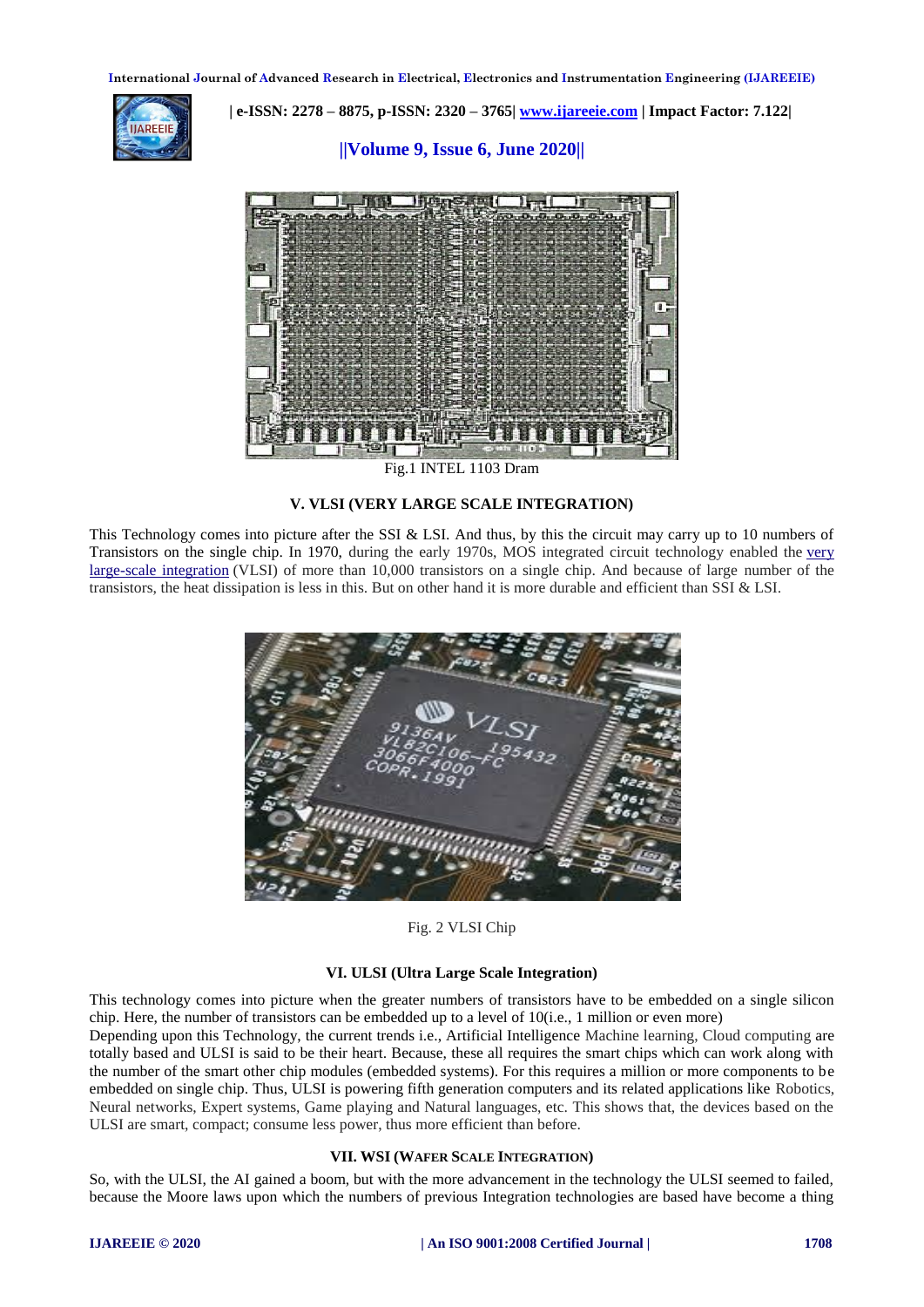**International Journal of Advanced Research in Electrical, Electronics and Instrumentation Engineering (IJAREEIE)** 



 **| e-ISSN: 2278 – 8875, p-ISSN: 2320 – 3765| [www.ijareeie.com](http://www.ijareeie.com/) | Impact Factor: 7.122|** 

# **||Volume 9, Issue 6, June 2020||**

of past because the chips can't be now embedded more based on their formula. So, to conquer this problem the scientist and engineers came up with a new technology which is primarily based upon the previous one, but is totally new thing. This new technology is called "Wafer Scale Integration" i.e., WSI. Thus, this Technology was developed subsequent to the ULSI. Though, it's similar to the previous Integrating Techniques but, here instead of making the small chip integration (or, embedding on a single small chip), the designer or the scientist prefers the whole single silicon wafer(s). That's how a large amount of area can be obtained by sacrificing the quality of the wafer (which may have some defects in certain area). And that's how without cutting a single chip we are getting the IC's. And because of this big flaw in this technique which can certainly leads to the partial or complete failure of the chip and that's why it doesn't remain in the trend. And have much less priority than the others who are even prior to it.

## **VIII. IC (Integrated Chip Technology)**

A circuit in which all or some of the circuit elements are inseparably associated and electrically interconnected so, that it is considered to be indivisible for the purposes of construction and commerce. As All Arrays of components, microscopic circuits and semiconductor wafer material base are integrated together to form a single chip, hence, it is called as integrated circuit or integrated chip or microchip. The 1<sup>st</sup> Integrated Chip was made by Jack Kilby. IC's Applications are in the field of consumer applications, defense, space, Automotive, etc.



Fig. 3 1958: 1st Integrated Circuit

## **IX. MOORE's LAW**

Scientist & Intel's Founder "Gordon Moore" stated in his one of the earliest theories that the number of transistors or the components should be doubled every single year. But, with further research and observation he later modified his own law and again gave it with some modification. Now this time he stated that the number of transistors or the components should be made double on the single chip almost after 2 years but not in single year (as stated before).

It results in following aspects (which become true)

- 1. Increasing Functionality
- 2. Increasing Operation
- 3. Decreasing Cost of Circuit & Components
- 4. Decrease in Power Consumption (Circuit)
- 5. Increase in Memory Capacity & Speed

And because of this law only, the chips are being developed efficiently with not only with hundreds or thousands but with a million or billions or even with lots of more transistors in today's time. And this even depends now on the user's requirement also.

Even with this much importance and requirement of this law, it have some limitations like,

i) As it states the number of transistors (components) will increase on chip every 18 or 24 months, but after some time it will become baseless and cross its limits.